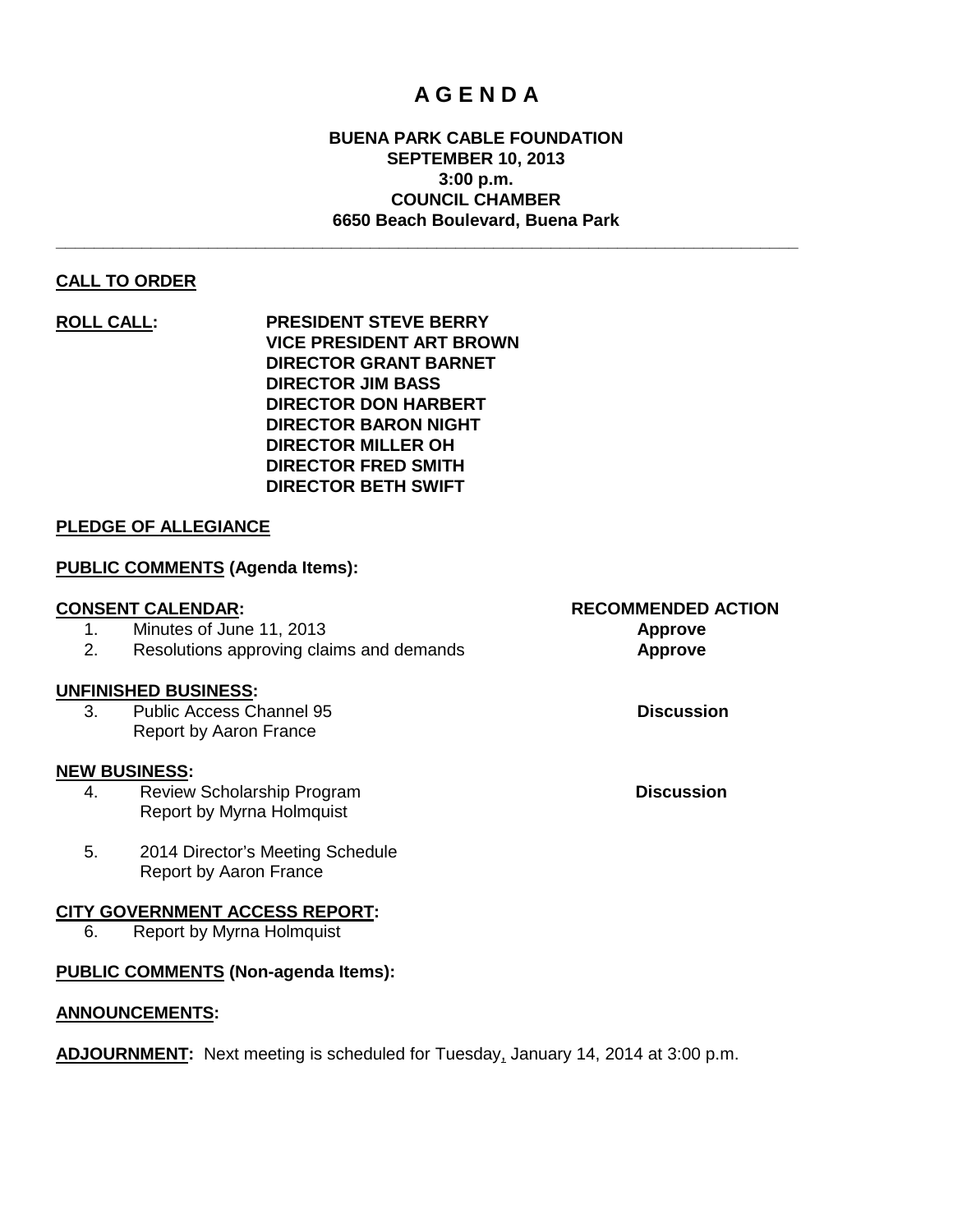#### **BUENA PARK CABLE FOUNDATION MINUTES OF MEETING June 11, 2013**

Vice President Art Brown called the Buena Park Cable Foundation Meeting of June 11, 2013 to order at 4:02 p.m. in the Council Chamber, 6650 Beach Boulevard, Buena Park, California.

# **ROLL CALL:**

Barnet, Bass, Brown, Night, Oh, Smith and Swift. ABSENT: Berry and Harbert

# **ALSO PRESENT:**

Myrna Holmquist, Communications and Marketing Manager, Aaron France, Asst. to the City Manager and Marsha Cook, Executive Assistant.

#### **PLEDGE OF ALLEGIANCE**

Director Baron Night led the Pledge of Allegiance to the flag.

#### **PUBLIC COMMENTS (Agenda Items):**

There were no public comments.

#### **CONSENT CALENDAR:**

#### **MINUTES OF MAY 14, 2013**

| Motion to APPROVE: | Barnet/Smith                                    |
|--------------------|-------------------------------------------------|
| Ayes:              | Brown, Barnet, Bass, Night, Oh, Smith and Swift |
| Noes:              | <b>None</b>                                     |
| Absent:            | Berry and Harbert                               |

#### **RESOLUTION APPROVING CLAIMS AND DEMANDS**

| Motion to APPROVE: | Barnet/Smith                                    |
|--------------------|-------------------------------------------------|
| Ayes:              | Brown, Barnet, Bass, Night, Oh, Smith and Swift |
| Noes:              | <b>None</b>                                     |
| Absent:            | Berry and Harbert.                              |

#### **CITY GOVERNMENT ACCESS REPORT**

Myrna Holmquist reported that ending the year, the current programming on BPTV includes the 2013 Summer Concert Series, City Hall Open House, Adopt-a-Pet, Senior Classes and Activities at the Senior Center, Buena Park Youth Theater's production of Guys and Dolls, 2013 Memorial Day event, the Police Appreciation Luncheon and the Ministerial Series. Also in production at Buena Park High School is a highlight on the Future Farmers of America Ag program.

Ms. Holmquist advised the Directors that in May BPTV was the recipient of a 3rd Place Award from SCAN NATOA for Video Programming. It is the third time in four years that BPTV has won in this category (budgets of \$400,000 and under).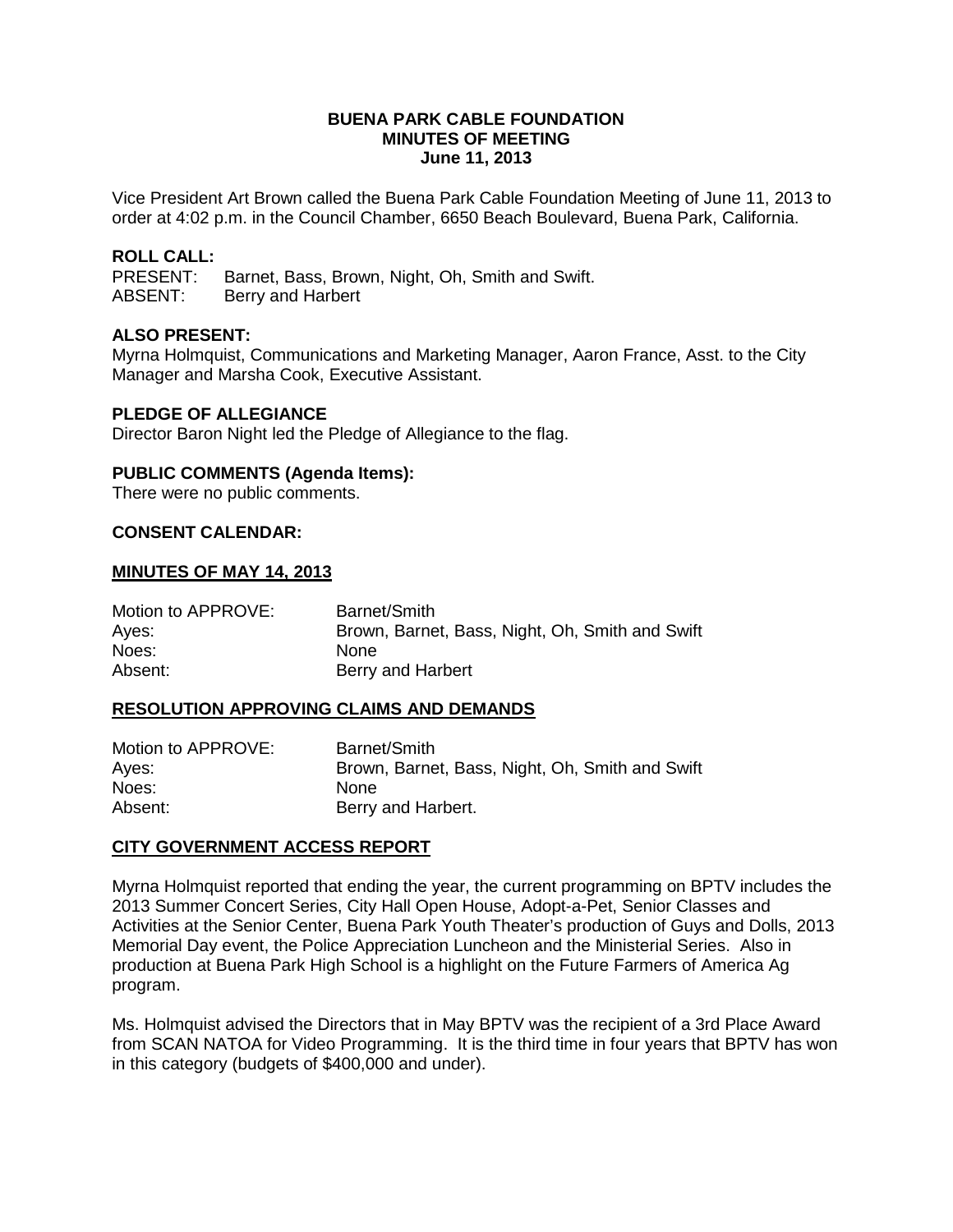BUENA PARK CABLE FOUNDATION June 11, 2013 PAGE 2

Additionally, she thanked the Scholarship Committee members for their participation in interviewing and selecting candidates to receive the 2013 Scholarship Awards.

Motion to ADD URGENCY ITEM TO AGENDA: Night/Brown Ayes: Brown, Barnet, Bass, Night, Oh, Smith and Swift Noes: None Absent: Berry and Harbert

# **AWARD OF COMMUNICATIONS SCHOLARSHIPS**

Vice Chairman Art Brown reported that 3 candidates were interviewed by the committee. Myrna Holmquist announced the names of the recipients; Mandi Ortiz, Brittany Soto and Keith Yoder.

In response to a question by Director Grant Barnet, Vice Chairman Brown requested that criteria for the Communications Scholarships be provided to each Director and that a sub-committee meet (Beth Swift, Grant Barnet, Art Brown and Baron Night) to discuss the current requirements before September and make a recommendation to the Foundation members for consideration at their next meeting.

#### **UNFINISHED BUSINESS:**

# **PUBLIC ACCESS CHANNEL 95**

Aaron France reported that legal counsel determined the Cable Foundation would still have a roll if public access were to go away, but there would need to be some revisions to the Articles of Incorporation.

Mr. France asked the members if they still wanted to consider providing public access for the community. He added that Time Warner reported there were only two producers in Buena Park that used the Anaheim studio, which closed in May 2012. He reminded members that the cost to set up the infrastructure to provide public access would be around \$30,000 in capital outlay, not including staff support. Time Warner relayed that there are now alternative ways for producers to get their messages out to the public through various other sources.

In response to comments by Director Beth Swift about a kid's program she attended at Dysinger School which she thought would have made a good program for BPTV, Baron Night suggested contacting the schools in Buena Park to ask for notification of their programs that could be filmed and broadcast by BPTV to the residents.

Vice Chairman Brown suggested bringing this item back on another agenda for discussion.

#### **NEW BUSINESS:**

# **ADOPTON OF THE 2013-2014 BUDGET**

Aaron France reviewed the 2013-2014 budget, noting an increase in the programming budget for an increase in the Ministerial Series from 4 programs at \$1,100 to 8 programs at \$2,200, and an increase in Miscellaneous Expenditures from \$500 to \$1,000 to include an Internship Program.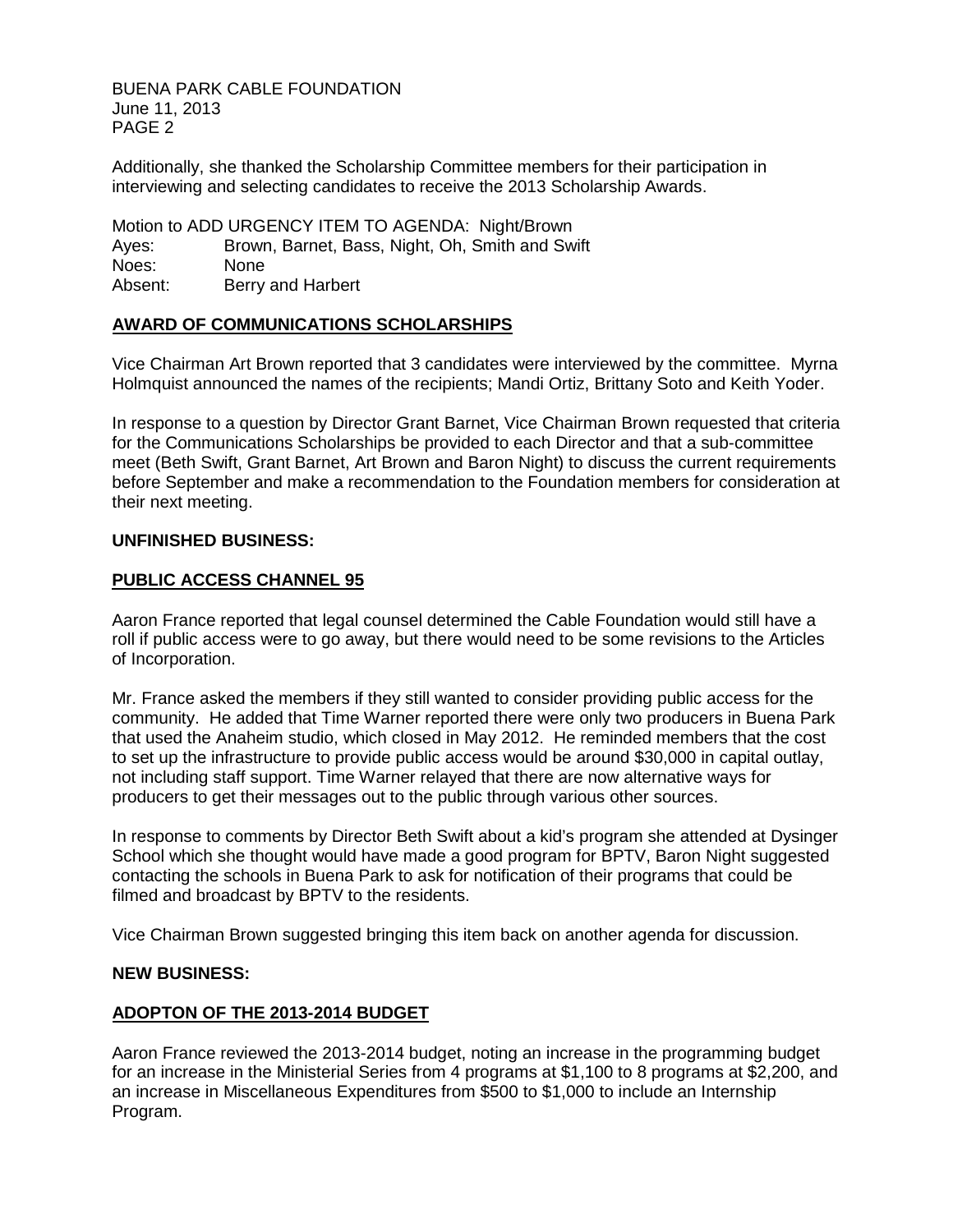BUENA PARK CABLE FOUNDATION June 11, 2013 PAGE 3

In response to a question by Director Barnet regarding available funding for community awareness programs for new organizations and events like Sister Cities, Myrna Holmquist advised that there is usually a surplus left in the production budget every year for new programs, and often the elimination or replacement of various other programs during the year creates opportunities as well.

Director Night reminded members that there is still an opportunity with the Buena Park High School production studio in the future.

| Motion to ADOPT the 2013-2014 Budget: Smith/Barnet |                                                 |
|----------------------------------------------------|-------------------------------------------------|
| Ayes:                                              | Brown, Barnet, Bass, Night, Oh, Smith and Swift |
| Noes:                                              | <b>None</b>                                     |
| Absent:                                            | Berry and Harbert                               |

# **PUBLIC COMMENT (Non-agenda Items):**

Paul Carroll stressed the importance of keeping the public access channel, noting various organizations that use it. He added that there is also some interest in re-opening the Buena Park studio and in check-out opportunities for public access equipment rental.

# **ANNOUNCEMENTS:**

Myrna Holmquist reminded members that the Scholarships would be awarded during the evening Council meeting and invited those who were not City Council Members to attend.

Vice President Brown explained the way the scholarship money was split between the 3 candidates, with the highest amount going specifically to a Communications Major.

# **ADJOURNMENT:**

There being no further business, the meeting was adjourned at 3:34 p.m. The next meeting is scheduled for September 10, 2013 at 3:00 p.m.

# **ATTEST:**

\_\_\_\_\_\_\_\_\_\_\_\_\_\_\_\_\_\_\_\_\_\_\_\_\_\_\_ \_\_\_\_\_\_\_\_\_\_\_\_\_\_\_\_\_\_\_\_\_ Marsha Cook, Exec. Asst. Art Brown, Vice President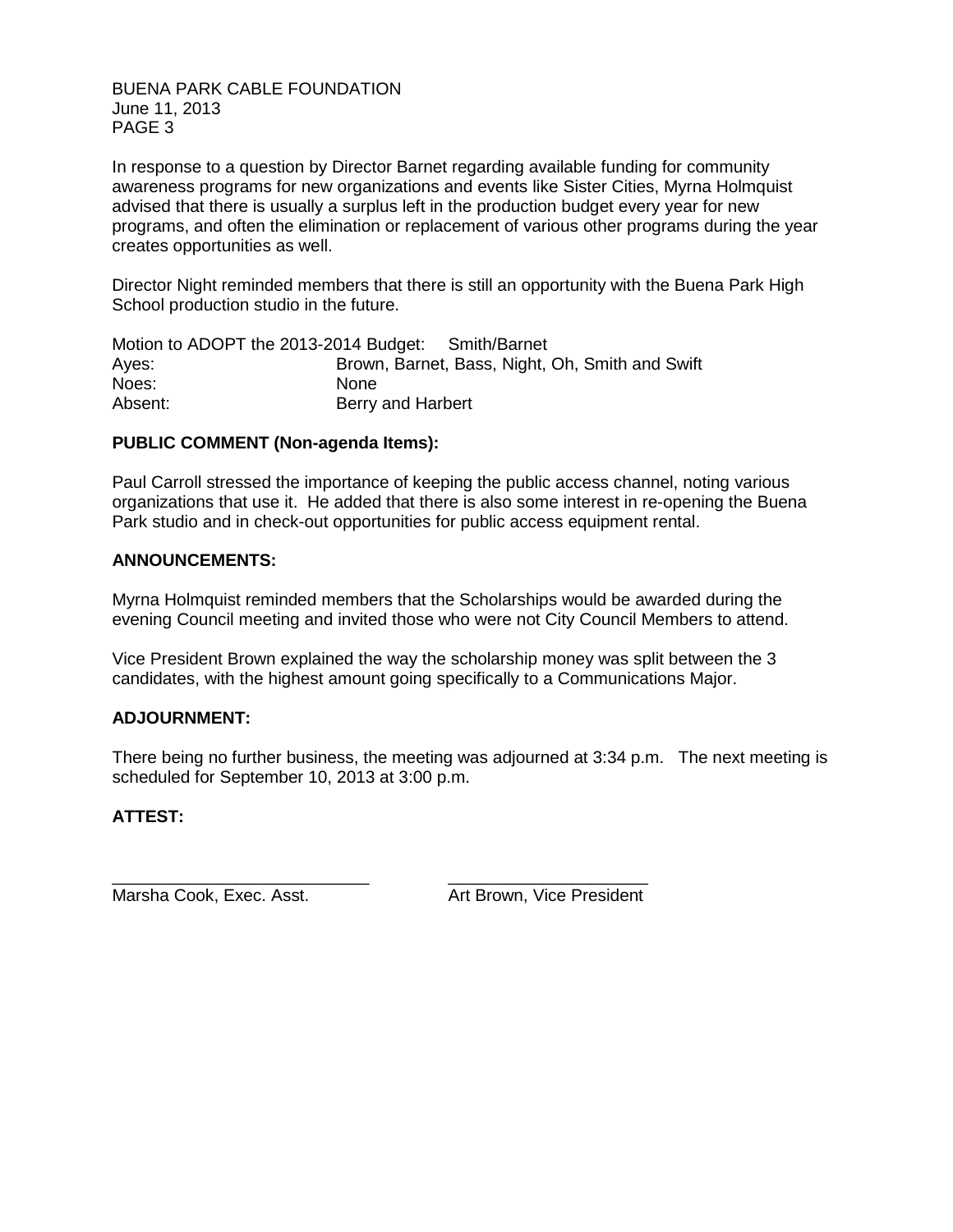#### **CITY OF BUENA PARK FOUNDATION CHECK REGISTER For FY 2013-2014**

| Date    | <b>Vendor</b>            | <b>Description</b>                                                   | Invoice #                     | Check# | Amount    |
|---------|--------------------------|----------------------------------------------------------------------|-------------------------------|--------|-----------|
| 7/10/13 | <b>Cloud Productions</b> | Crime Watch July Episodes 1 & 2                                      | 9647                          | 6374   | 1,400.00  |
| 7/17/13 | Jane Cameron             | July Crime Watch Episodes 1 & 2                                      | B1314-0703                    | 6375   | 400.00    |
| 7/17/13 | Vista Media Services     | BP Today Summer 2013                                                 | 292-13                        | 6376   | 850.00    |
| 7/26/13 | Cloud Productions        | New Crime Watch Opening                                              | 9648                          | 6378   | 280.00    |
| 7/26/13 | <b>Voided Check</b>      | <b>Voided Check</b>                                                  | <b>Voided Check</b>           | 6379   |           |
| 7/26/13 | Cirene Mercado           | YT Summer Sports Camp & Titanic/Bodies Expo, Taste of West Orange    | 0116                          | 6380   | 400.00    |
|         |                          | County & Table Top Business Expo                                     |                               |        |           |
| 7/29/13 | Time Warner              | Cable Service For August                                             | Aug-13                        | 6381   | 78.52     |
| 7/29/13 | Vista Media Services     | Civic Theater Summer - 2013 Andrews Brothers, WOCRCC Taste of WOC    | 293-13/294-13                 | 6382   | 1,700.00  |
| 8/13/13 | <b>Cloud Productions</b> | Crime Watch August Episodes 1 & 2, P-Nut Baseball, Council Meetings  | 6383                          | 6383   | 2,690.00  |
|         | <b>Gretchen Morales</b>  | 7/09/13 & 7/23/13                                                    | 073113                        |        |           |
| 8/13/13 |                          | Marketing Assistance BP TV for July 2013                             |                               | 6384   | 261.12    |
| 8/13/13 | Vista Media Services     | Inside BP-New Tourist Attraction, Adopt-A-Pet Show 23                | 295-13/296-13                 | 6385   | 1.700.00  |
| 8/13/13 | Jane Cameron             | August Crime Watch Episodes 1 & 2<br>B1213-0729<br>6386              |                               |        | 400.00    |
| 8/26/13 | Vista Media Services     | Senior Activity Center Ribbon Cutting, Silverado Days Promotion 2013 | 297-13/298-13                 | 6388   | 1,700.00  |
|         |                          |                                                                      | <b>Total July Thru August</b> |        | 11,859.64 |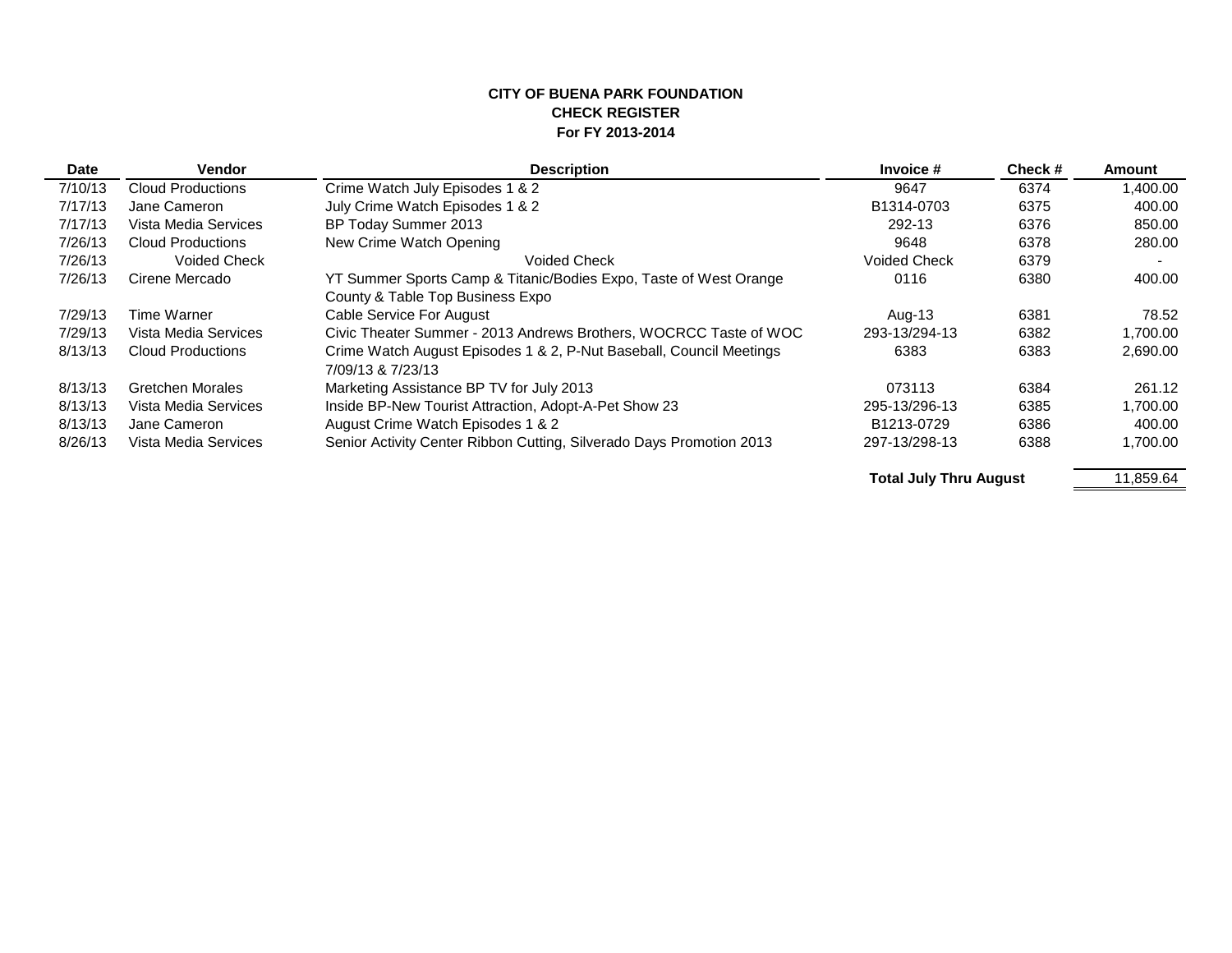#### **CITY OF BUENA PARK FOUNDATION CHECK REGISTER For FY 2012-2013**

 $\overline{\phantom{0}}$ 

| <b>Date</b> | <b>Vendor</b>            | <b>Description</b>                                                      | Invoice #     | Check# | <b>Amount</b> |
|-------------|--------------------------|-------------------------------------------------------------------------|---------------|--------|---------------|
| 6/3/13      | <b>Cloud Productions</b> | Crime Watch June Episodes 1 & 2, Police Appreciation Luncheon,          | 9642          | 6354   | 2,950.00      |
|             |                          | Memorial Day Service 2013                                               |               |        |               |
| 6/3/13      | Vista Media Services     | BPYT Summer Show - Guys & Dolls                                         | 287-13        | 6355   | 850.00        |
| 6/5/13      | <b>Mandolin Ortiz</b>    | 2013 Communications Scholarship                                         | $June-13$     | 6356   | 2,000.00      |
| 6/5/13      | <b>Brittany Soto</b>     | 2013 Communications Scholarship                                         | $June-13$     | 6357   | 1,500.00      |
| 6/5/13      | Keith Yoder              | 2013 Communications Scholarship                                         | $June-13$     | 6358   | 1,500.00      |
| 6/6/13      | Jane Cameron             | May Crime Watch Episodes 1 & 2                                          | B1213-0530    | 6359   | 400.00        |
| 6/12/13     | James Bass               | Buena Park Cable Foundation Meeting on June 11, 2013                    | $June-13$     | 6360   | 100.00        |
| 6/12/13     | Art Brown                | Buena Park Cable Foundation Meeting on June 11, 2013                    | $June-13$     | 6361   | 100.00        |
| 6/12/13     | Miller Oh                | Buena Park Cable Foundation Meeting on June 11, 2013                    | $June-13$     | 6362   | 100.00        |
| 6/12/13     | <b>Fred Smith</b>        | Buena Park Cable Foundation Meeting on June 11, 2013                    | $June-13$     | 6363   | 100.00        |
| 6/12/13     | <b>Cloud Productions</b> | The Way Fellowship Church Service, Council Meetings 5/14/13 & 5/28/13   | 9643          | 6364   | 795.00        |
|             |                          | CG Update/Meet with Engineer to Troubleshoot                            |               |        |               |
| 6/12/13     | <b>Gretchen Morales</b>  | Marketing Assistance BP TV for May 2013                                 | 053113        | 6365   | 261.12        |
| 6/12/13     | <b>Time Warner</b>       | Cable Service For June                                                  | $June-13$     | 6366   | 78.52         |
| 6/12/13     | Vista Media Services     | <b>Summer Concert Series</b>                                            | 288-13        | 6367   | 850.00        |
| 6/26/13     | Cirene Mercado           | Field Reporting for BPTV FFA Agricultural Program for BP High School    | 0115          | 6368   | 200.00        |
| 6/26/13     | Vista Media Services     | BP High School FFA Program, Adopt-A-Pet Show #22                        | 289-13/290-13 | 6369   | 1,700.00      |
| 6/26/13     | <b>Time Warner</b>       | Cable Service For July                                                  | July-13       | 6370   | 78.52         |
| 7/10/13     | <b>Cloud Productions</b> | Council Meetings 6/11/13 & 6/25/13, Loading and Scheduling Senator Huff | 9646          | 6371   | 440.00        |
|             |                          | Video, Crime Watch                                                      |               |        |               |
| 7/10/13     | <b>Gretchen Morales</b>  | Marketing Assistance BP TV for June 2013                                | 063013        | 6372   | 261.12        |
| 7/10/13     | Vista Media Services     | Summer Aquatics Program                                                 | 291-13        | 6373   | 850.00        |
| 7/26/13     | City of Buena Park       | Reimburse City for SCAN NATOA Entry Fee Paid With City Credit Card      | 361206        | 6377   | 40.00         |
| 8/26/13     | City of Buena Park       | Accounting and Staff Services for FY 12-13                              | Aug-13        | 6387   | 13,000.00     |
|             |                          |                                                                         |               |        |               |

**Total June 1st Thru Year End**

28,154.28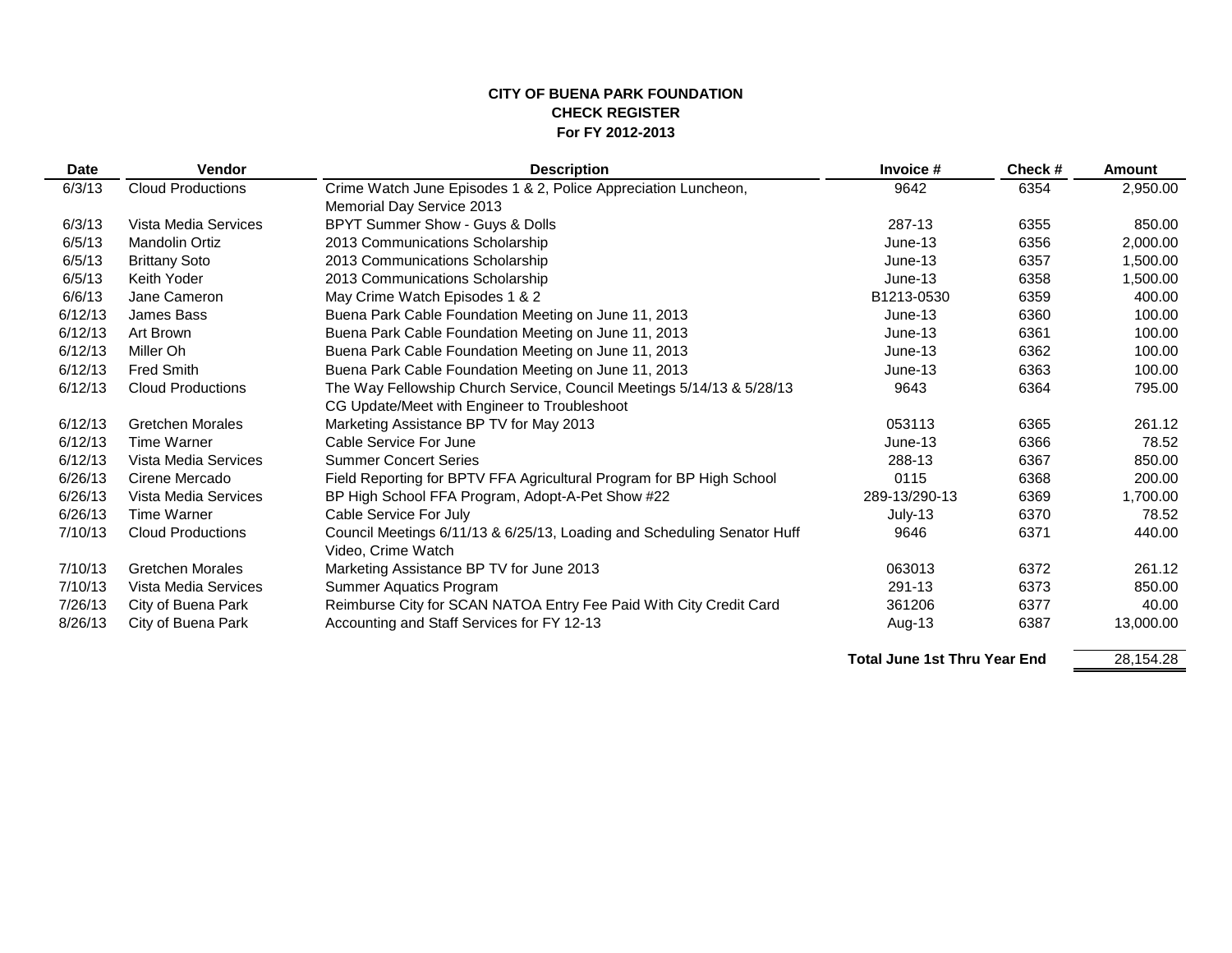# **BUENA PARK FOUNDATION Income Statement August 31, 2013**

|                                         |                 | Prior Year                |                 |                                         |
|-----------------------------------------|-----------------|---------------------------|-----------------|-----------------------------------------|
|                                         |                 | Actual                    |                 |                                         |
|                                         |                 | Period Ending             | Favorable       | Period Ending                           |
|                                         | <b>Budget</b>   | August 31, 2013           | (Unfavorable)   | June 30, 2013                           |
|                                         |                 |                           |                 |                                         |
| <b>REVENUES</b>                         |                 |                           |                 |                                         |
| 3410 Investment Income                  | \$<br>100.00    | 0.81                      | \$<br>(99.19)   | $\boldsymbol{\mathsf{s}}$<br>51.29      |
| 3900 Miscellaneous Revenue              |                 |                           |                 |                                         |
| 3951 Contribution from Time Warner/AT&T | 110,000.00      |                           | (110,000.00)    | 112,634.08                              |
| <b>Total Revenues</b>                   | \$110,100.00    | $\boldsymbol{\$}$<br>0.81 | \$(110,099.19)  | $\boldsymbol{\mathsf{S}}$<br>112,685.37 |
| <b>EXPENDITURES</b>                     |                 |                           |                 |                                         |
| 5214 Taxes and Fees                     | 100.00          |                           | 100.00          | 81.00                                   |
| 5219 Time Warner Video Services         | 1,000.00        | 78.52                     | 921.48          | 761.37                                  |
| 5220 Government Access/City             | 69,950.00       | 11,341.12                 | 58,608.88       | 66,323.36                               |
| 5221 Government Access/Council          | 6,000.00        | 440.00                    | 5,560.00        | 4,640.00                                |
| 5223 Ministerial Series                 | 2,200.00        |                           | 2,200.00        | 275.00                                  |
| 5225 Member Salaries                    | 3,000.00        |                           | 3,000.00        | 2,800.00                                |
| 5227 Miscellaneous Expenses             | 1,000.00        |                           | 1,000.00        | 9.63                                    |
| 5230 Scholarships                       | 5,000.00        |                           | 5,000.00        | 5,000.00                                |
| 5240 Professional Services              | 1,600.00        |                           | 1,600.00        | 1,540.00                                |
| 5245 Accounting/Staff Services          | 13,000.00       |                           | 13,000.00       | 13,000.00                               |
| 5250 Equipment Maintenance              | 2,000.00        |                           | 2,000.00        |                                         |
| 5410 Stationery/Supplies                | 250.00          |                           | 250.00          | 209.72                                  |
| 5411 Printing                           | 150.00          |                           | 150.00          |                                         |
| 5420 Books/Dues/Subscriptions           | 200.00          |                           | 200.00          | 160.00                                  |
| 5430 Postage                            | 100.00          |                           | 100.00          | 81.34                                   |
| 5840 Capital Outlay                     | 2,000.00        |                           | 2,000.00        |                                         |
| <b>Total Expenditures</b>               | 107,550.00      | 11,859.64                 | 95,690.36       | 94,881.42                               |
| Revenues Over (Under) Expenditures      | 2,550.00        | (11, 858.83)              | 14,408.83       | 17,803.95                               |
| Fund Balance, Beginning of Period       | 75,327.81       | 75,327.81                 |                 | 57,523.86                               |
| Fund Balance, End of Period             | 77,877.81<br>\$ | \$<br>63,468.98           | 14,408.83<br>\$ | 75,327.81                               |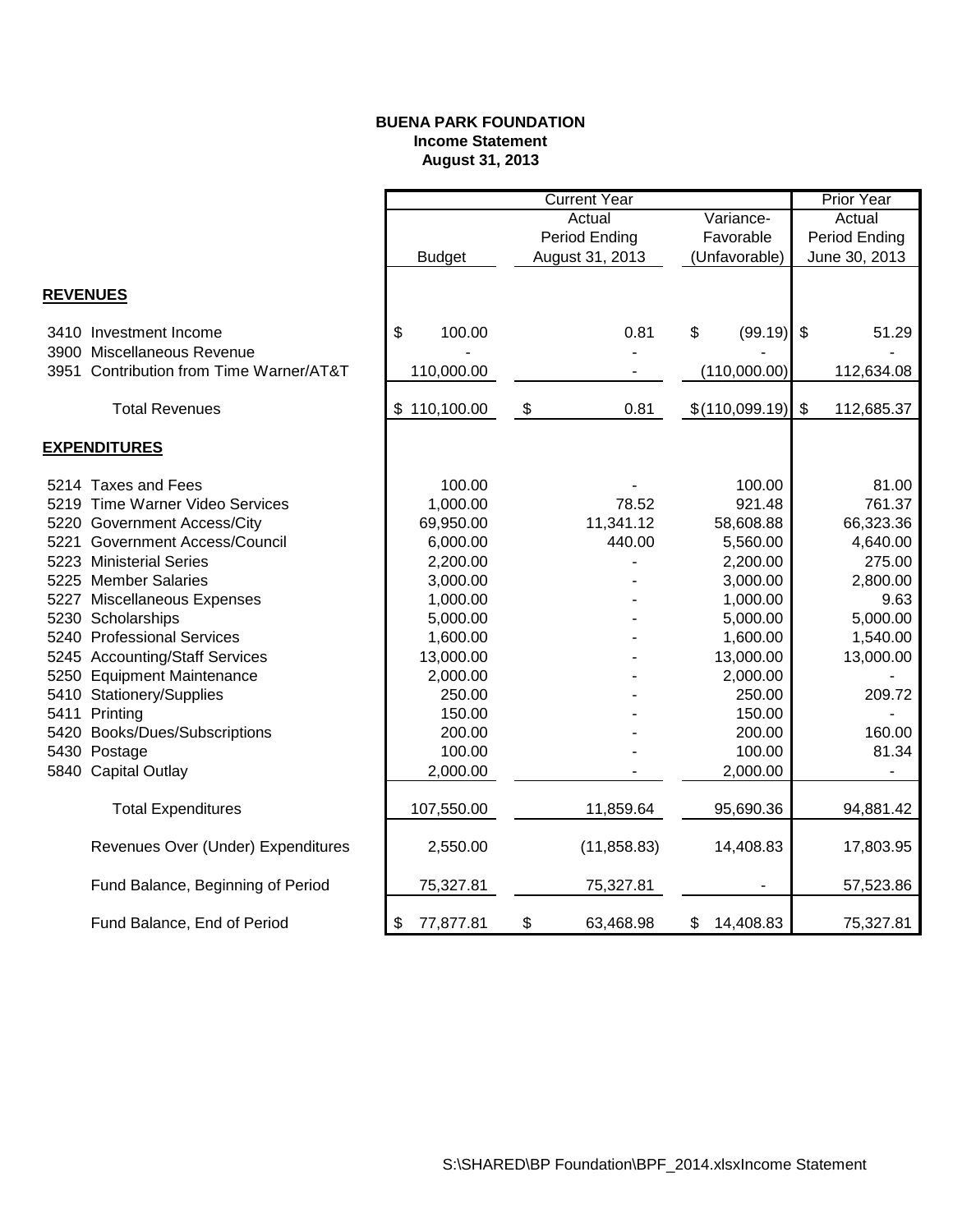# **BUENA PARK FOUNDATION Income Statement July 31, 2013**

|                 |                                         | <b>Current Year</b> |    |               |    |                |               | <b>Prior Year</b>        |  |
|-----------------|-----------------------------------------|---------------------|----|---------------|----|----------------|---------------|--------------------------|--|
|                 |                                         | Variance-<br>Actual |    |               |    |                | Actual        |                          |  |
|                 |                                         |                     |    | Period Ending |    | Favorable      |               | Period Ending            |  |
|                 |                                         | <b>Budget</b>       |    | July 31, 2013 |    | (Unfavorable)  | June 30, 2013 |                          |  |
|                 |                                         |                     |    |               |    |                |               |                          |  |
| <b>REVENUES</b> |                                         |                     |    |               |    |                |               |                          |  |
|                 | 3410 Investment Income                  | \$<br>100.00        |    | 0.41          | \$ | (99.59)        | $\sqrt[6]{3}$ | 51.29                    |  |
|                 | 3900 Miscellaneous Revenue              |                     |    |               |    |                |               |                          |  |
|                 | 3951 Contribution from Time Warner/AT&T | 110,000.00          |    |               |    | (110,000.00)   |               | 112,634.08               |  |
|                 | <b>Total Revenues</b>                   | \$110,100.00        | \$ | 0.41          |    | \$(110,099.59) | \$            | 112,685.37               |  |
|                 |                                         |                     |    |               |    |                |               |                          |  |
|                 | <b>EXPENDITURES</b>                     |                     |    |               |    |                |               |                          |  |
|                 | 5214 Taxes and Fees                     | 100.00              |    |               |    | 100.00         |               | 81.00                    |  |
|                 | 5219 Time Warner Video Services         | 1,000.00            |    | 78.52         |    | 921.48         |               | 761.37                   |  |
|                 | 5220 Government Access/City             | 69,950.00           |    | 5,030.00      |    | 64,920.00      |               | 66,323.36                |  |
|                 | 5221 Government Access/Council          | 6,000.00            |    |               |    | 6,000.00       |               | 4,640.00                 |  |
|                 | 5223 Ministerial Series                 | 2,200.00            |    |               |    | 2,200.00       |               | 275.00                   |  |
|                 | 5225 Member Salaries                    | 3,000.00            |    |               |    | 3,000.00       |               | 2,800.00                 |  |
|                 | 5227 Miscellaneous Expenses             | 1,000.00            |    |               |    | 1,000.00       |               | 9.63                     |  |
|                 | 5230 Scholarships                       | 5,000.00            |    |               |    | 5,000.00       |               | 5,000.00                 |  |
|                 | 5240 Professional Services              | 1,600.00            |    |               |    | 1,600.00       |               | 1,540.00                 |  |
|                 | 5245 Accounting/Staff Services          | 13,000.00           |    |               |    | 13,000.00      |               | 13,000.00                |  |
|                 | 5250 Equipment Maintenance              | 2,000.00            |    |               |    | 2,000.00       |               |                          |  |
|                 | 5410 Stationery/Supplies                | 250.00              |    |               |    | 250.00         |               | 209.72                   |  |
|                 | 5411 Printing                           | 150.00              |    |               |    | 150.00         |               |                          |  |
|                 | 5420 Books/Dues/Subscriptions           | 200.00              |    |               |    | 200.00         |               | 160.00                   |  |
|                 | 5430 Postage                            | 100.00              |    |               |    | 100.00         |               | 81.34                    |  |
|                 | 5840 Capital Outlay                     | 2,000.00            |    |               |    | 2,000.00       |               | $\overline{\phantom{a}}$ |  |
|                 |                                         |                     |    |               |    |                |               |                          |  |
|                 | <b>Total Expenditures</b>               | 107,550.00          |    | 5,108.52      |    | 102,441.48     |               | 94,881.42                |  |
|                 | Revenues Over (Under) Expenditures      | 2,550.00            |    | (5,108.11)    |    | 7,658.11       |               | 17,803.95                |  |
|                 | Fund Balance, Beginning of Period       | 75,327.81           |    | 75,327.81     |    |                |               | 57,523.86                |  |
|                 | Fund Balance, End of Period             | 77,877.81<br>\$     | \$ | 70,219.70     | \$ | 7,658.11       |               | 75,327.81                |  |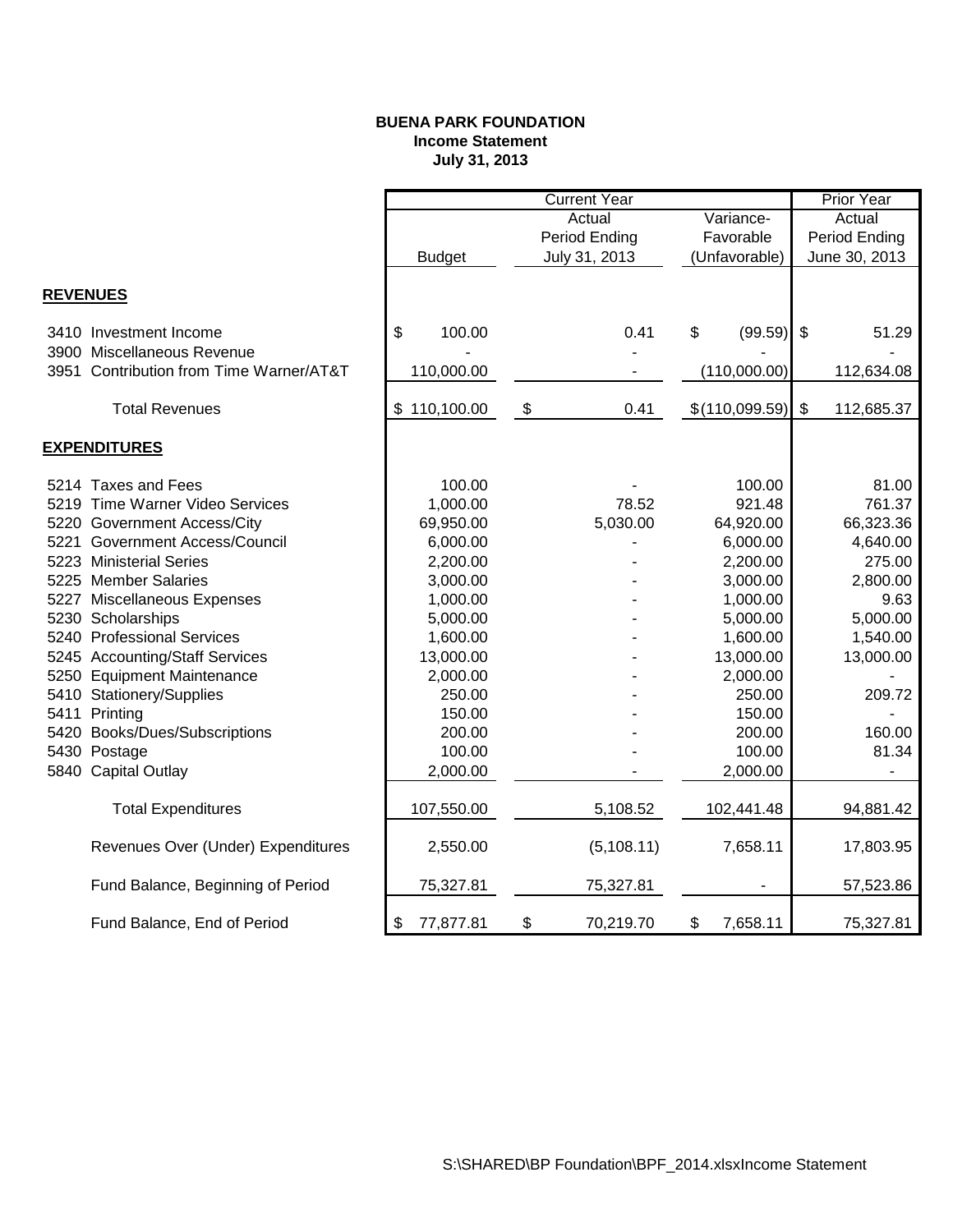# **BUENA PARK FOUNDATION Income Statement June 30, 2013**

|                 |                                         |                 | <b>Current Year</b> |           |                 |                         | Prior Year    |
|-----------------|-----------------------------------------|-----------------|---------------------|-----------|-----------------|-------------------------|---------------|
|                 |                                         |                 | Actual              |           | Variance-       |                         | Actual        |
|                 |                                         |                 | Period Ending       | Favorable |                 | Period Ending           |               |
|                 |                                         | <b>Budget</b>   | June 30, 2013       |           | (Unfavorable)   |                         | June 30, 2012 |
|                 |                                         |                 |                     |           |                 |                         |               |
| <b>REVENUES</b> |                                         |                 |                     |           |                 |                         |               |
|                 | 3410 Investment Income                  | \$<br>100.00    | 51.29               | \$        | (48.71)         | \$                      | 64.26         |
|                 | 3900 Miscellaneous Revenue              |                 |                     |           |                 |                         |               |
|                 | 3951 Contribution from Time Warner/AT&T | 95,000.00       | 112,634.08          |           | 17,634.08       |                         | 104,937.23    |
|                 | <b>Total Revenues</b>                   |                 |                     |           |                 | $\sqrt[6]{\frac{1}{2}}$ |               |
|                 |                                         | \$<br>95,100.00 | \$<br>112,685.37    |           | \$17,585.37     |                         | 105,001.49    |
|                 | <b>EXPENDITURES</b>                     |                 |                     |           |                 |                         |               |
|                 | 5214 Taxes and Fees                     | 100.00          | 81.00               |           | 19.00           |                         | 36.00         |
|                 | 5219 Time Warner Video Services         | 1,200.00        | 761.37              |           | 438.63          |                         | 901.54        |
|                 | 5220 Government Access/City             | 69,950.00       | 66,323.36           |           | 3,626.64        |                         | 70,418.51     |
| 5221            | <b>Government Access/Council</b>        | 7,200.00        | 4,640.00            |           | 2,560.00        |                         | 4,280.00      |
|                 | 5223 Ministerial Series                 | 1,100.00        | 275.00              |           | 825.00          |                         |               |
|                 | 5225 Member Salaries                    | 3,000.00        | 2,800.00            |           | 200.00          |                         | 2,500.00      |
|                 | 5227 Miscellaneous Expenses             | 500.00          | 9.63                |           | 490.37          |                         | 349.18        |
|                 | 5230 Scholarships                       | 5,000.00        | 5,000.00            |           |                 |                         | 5,000.00      |
|                 | 5240 Professional Services              | 1,800.00        | 1,540.00            |           | 260.00          |                         | 1,500.00      |
|                 | 5245 Accounting/Staff Services          | 13,000.00       | 13,000.00           |           |                 |                         | 12,924.27     |
|                 | 5250 Equipment Maintenance              | 2,000.00        |                     |           | 2,000.00        |                         |               |
|                 | 5410 Stationery/Supplies                | 250.00          | 209.72              |           | 40.28           |                         | 113.90        |
|                 | 5411 Printing                           | 150.00          |                     |           | 150.00          |                         |               |
|                 | 5420 Books/Dues/Subscriptions           | 200.00          | 160.00              |           | 40.00           |                         | 50.00         |
|                 | 5430 Postage                            | 100.00          | 81.34               |           | 18.66           |                         | 108.80        |
|                 | 5840 Capital Outlay                     | 2,000.00        |                     |           | 2,000.00        |                         | 1,781.45      |
|                 | <b>Total Expenditures</b>               | 107,550.00      | 94,881.42           |           | 12,668.58       |                         | 99,963.65     |
|                 |                                         |                 |                     |           |                 |                         |               |
|                 | Revenues Over (Under) Expenditures      | (12, 450.00)    | 17,803.95           |           | (30, 253.95)    |                         | 5,037.84      |
|                 | Fund Balance, Beginning of Period       | 57,523.86       | 57,523.86           |           | ٠               |                         | 52,486.02     |
|                 | Fund Balance, End of Period             | \$<br>45,073.86 | \$<br>75,327.81     |           | \$ (30, 253.95) |                         | 57,523.86     |